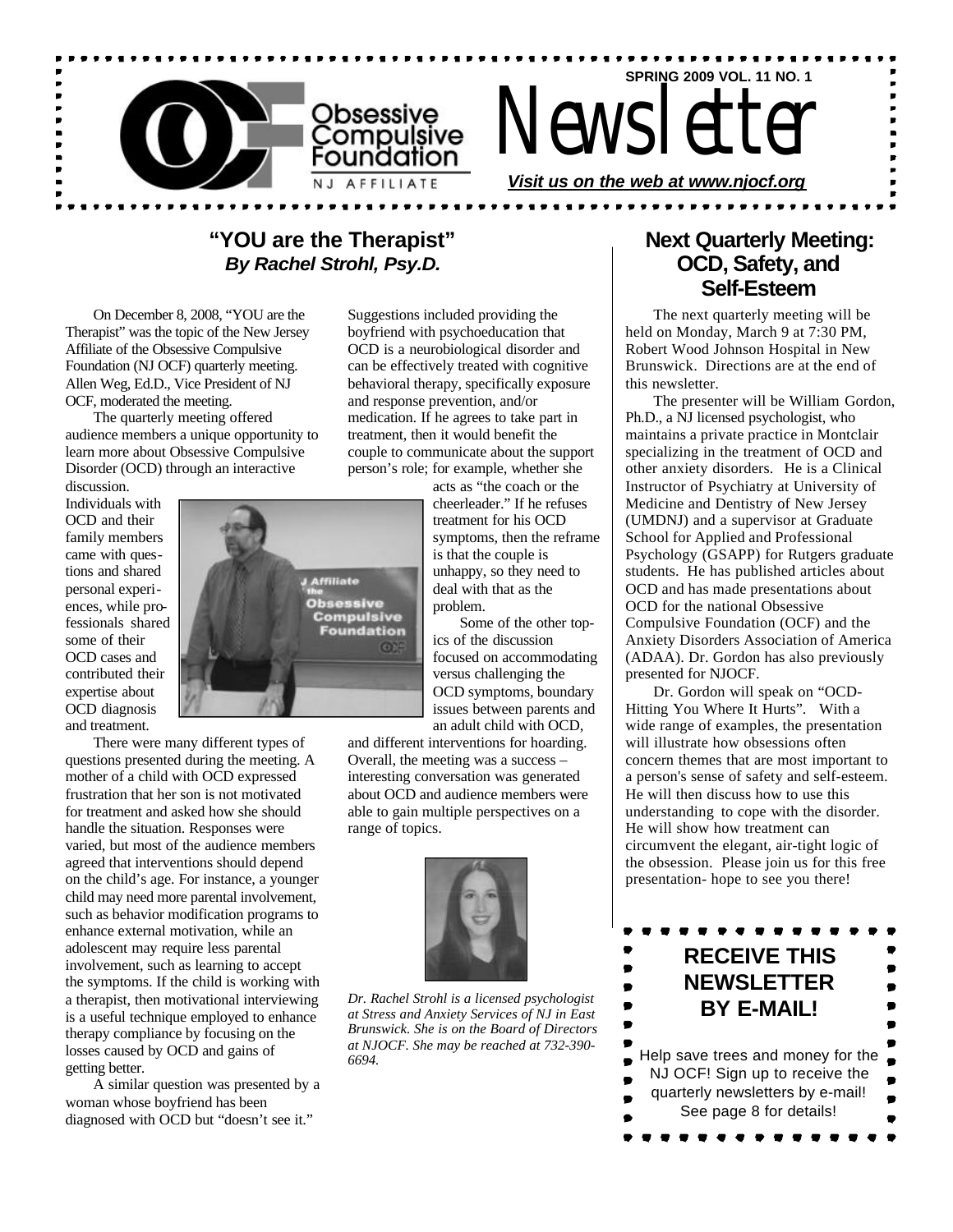# **PRESIDENT'S MESSAGE**



Dear Friends:

I hope that the current format of our quarterly meetings are indeed bringing about a better understanding of OCD and are answering your many questions. However, please

note, that the NJ OCF is always open to suggestions regarding topics that you would like to see covered at our quarterly meetings and our Annual Conference. Please remember that the NJ OCF is always here to for all of you and to serve "you".

I look forward to seeing you at our Spring meeting on Monday, March 9, 2009.

Sincerely, *President Ina Spero*

### **ATTENTION! ATTENTION!**

**PEPPPPPE** 

**The NJ OCF telephone hours are 9:00 a.m. to 9:00 p.m. (732) 828-0099**

------------

# **SPECIAL THANKS!**

As the NJ OCF is especially thankful for all donations and support we receive, we would particularly like to thank:

Ms. Mary L. Huber for her most generous donation to the NJ OCF.

and

# Janet DePaolo for her generous donation**!**

# **NATIONAL OCD FOUNDATION CONTACTS**

PO Box 961029 Boston, MA 02196

OCF, Inc. Phone: (617) 973-5801

E-mail: info@ocfoundation.org Internet: www.ocfoundation.org

# \$\$\$\$\$\$\$\$\$\$\$\$\$\$\$\$\$\$\$\$\$\$\$\$

## *YOU CAN HELP...*

With production cost and postage rates climbing and our mailing list growing rapidly, we would like to mention that any voluntary contribution would aid us to keep this NJ Affiliate Newsletter going.

- Board of Directors

# \$\$\$\$\$\$\$\$\$\$\$\$\$\$\$\$\$\$\$\$\$\$\$\$

# **Any Comments?????**

The staff of the Newsletter encourages all comments on our published articles. Also, any letters and articles, which you wish to submit for our quarterly publications, are welcome. Please submit them to, Ina Spero, NJ OCF, 60 MacAfee Road,

### **Disclaimer**

The information presented in this Newsletter should not be taken in lieu of proper medical and/or mental health professional services. The Board of Directors of the New Jersey Affiliate of the Obsessive Compulsion Foundation, as well as all other volunteers involved in the development and distribution of this Newsletter, do not endorse any particular viewpoint or information presented here, and are not liable for any damages resulting from any misrepresentations made by the readership of this newsletter or treatment by any organization member, newsletter advertiser, or article author.

## **NJ OCF MISSION**

The Affiliate is a community of those who have an interest in Obsessive Compulsive Disorder and whose goals are:

- $\bullet$  To educate the public and professional communities about the disorder.
- l To support individuals afflicted and their significant others.
- $\bullet$  To support research into the causes and treatments of this disorder.

### **NJ OCF OFFICERS**

Ina Spero - President Allen Weg, Ed.D. - Vice President Judy Cohen - Secretary Rachel Strohl, Psy.D. - Recording Secretary Julian Spero - Treasurer Nicole Torella - Newsletter Editor Steven I. Dyckman, M.D. - Advisory Board member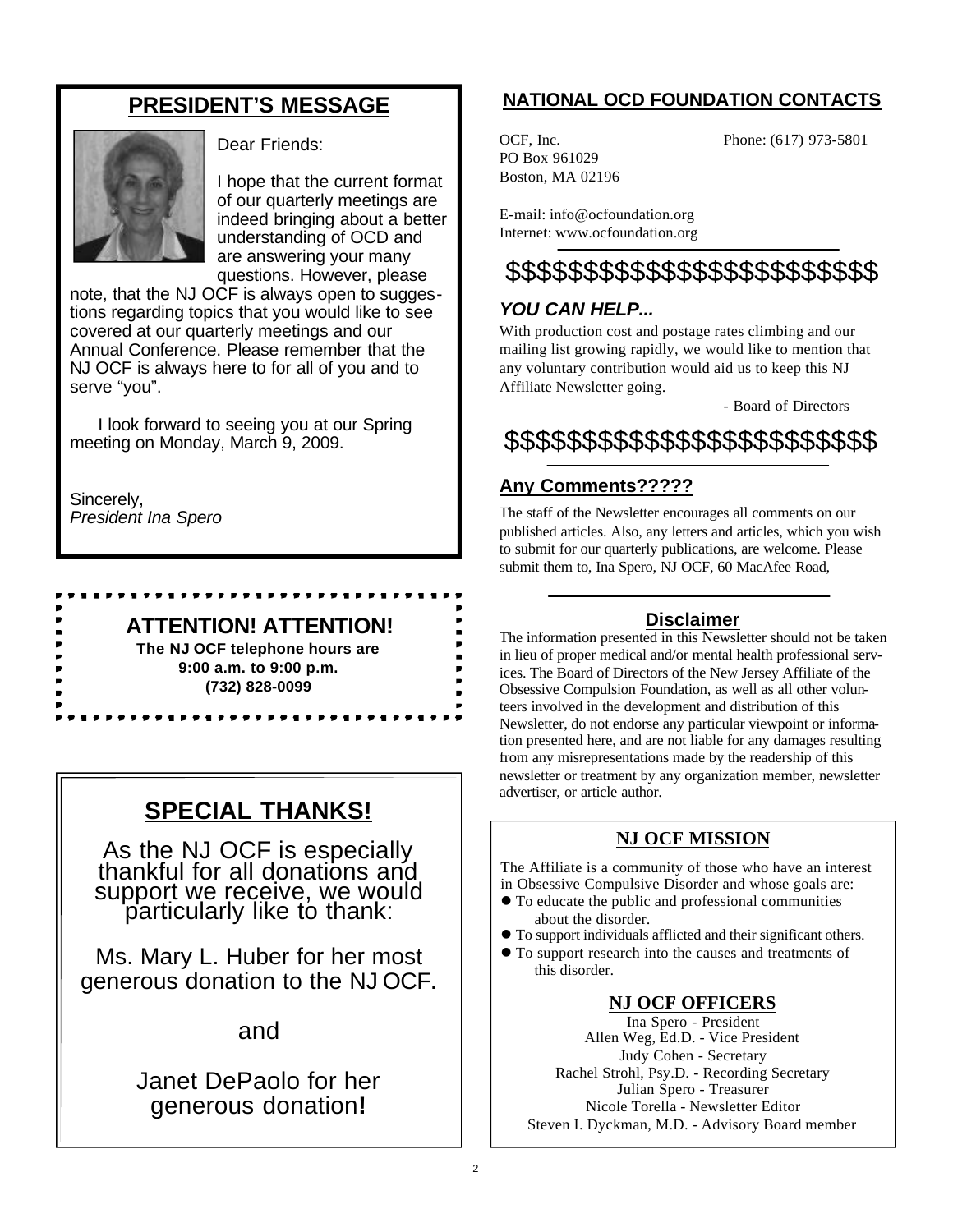## *White Water Rafting (What is anticipatory anxiety?) by Allen H. Weg, Ed.D.*

I was about 16 when I went on my first white water rafting trip. I remember the night before, feeling excited but terrified. I had visions of one of those TV commercials, selling something that I could not at the time remember, showing a group of guys in helmets bouncing up and down in some 12 man raft while traveling down some raging river. At times the raft was completely airborne, and the men, drenched, and seemingly in mortal danger, were surrounded by walls of white, charging water.

I was going with a friend, his older brother, and a bunch of his brother's friends. They had reassured me that the water was classified as "Class III" rapids, meaning that they were relatively sedate, and nothing like those TV commercials, but I didn't know most of those guys, and how did I know what they really knew, or if I could trust them? I knew that they needed a certain number of guys in order to fill two six-man rafts, and maybe they were telling me anything just so that I would join them, with the expectation that I would somehow manage once out there, holding on for dear life.

And of course, once I was out there, what choice would I have? I would be trapped, like on a roller coaster that I did not feel ready to handle; but once you are strapped in, and you find yourself being pulled up that first, long, precarious incline, well, it's just too late to do anything about it, isn't it? You've got to bite the bullet, white knuckle it, and hold on, right?

Anyway, so these are the thoughts that were going through my head the night before this big trip. We got up nice and early, and drove to the drop off point, north along the Delaware River. When we paid the fee at the entrance, I signed away my life, putting my name on a document which essentially said I or my family would not sue the rafting company if I got injured or killed during my day of fun and relaxation in the water. This in no way helped my impending sense of panic and doom.

But then things got better, and I was somewhat reassured. There were rafting lessons, where the people who worked at the rafting place reviewed with us where we were going, what we would be doing, and how we should work as a group to negotiate the water and rocks. We actually sat in several rafts out of the water that were propped up on logs, taking what was essentially a 15 minute class, where we were instructed how to use our weight and work as a team to negotiate the rapids and get loose if we got stuck on a rock.

I was also reassured by the fact that these rafting employees would be escorting us down the river, themselves in kayaks, which would allow them to quickly run in between and around our rafts, should we need any kind of assistance. It also helped that we weren't issued helmets, indicating that they didn't think, at least in my mind, that we would be needing them. Finally, I carefully reviewed all the other people who were getting instruction with us, and for every person that I deemed to be under 14 or over 50, I was able to breathe more easily. Surely if they could handle this, so could I!

And off we went. For the first few minutes, things were very calm. We were moving at a nice pace, but the river was wide, and there were no obstructions of any kind. The surface of the river was completely smooth.

Soon though, I could see the white water up ahead. There were large rocks protruding from the water all over the place, and there was rushing water everywhere. The water was indeed white, and there was no way around it- we were headed for it, and were going to go right through it. My heart began to race, my breathing quickened, and my muscled tightened. I held my paddle such that the blood in my body did not feel like it was reaching my hands. I had visions of being thrown out of the raft, striking my unprotected head against one of those giant boulders, and being submerged by the oncoming rush of water.

As we approached the area of white water, all these feelings and

thoughts intensified. It was almost as if we were going in slow motion, and it seemed to be taking forever to reach the area that I had spotted from a distance. My raft mates started to shout out comments: "Hold on!!" and "Here it comes!!" rang through my ears, as did the sound of rushing water, which seemed to grow louder with each second.

And then, to my surprise, it ended. We were through it and on to the other side. The ride had been bumpy and fun, maybe even somewhat exhilarating, but not nearly the death defying roller coaster challenge that I had envisioned. I remember thinking to myself, "Gee, that really wasn't bad at all." Emboldened, I looked forward, searching out the next area of rough waters.

That came soon enough. Around the bend, there was a large area of very rough water. You could hear the roar even before turning the corner and visually detecting the white between the patches of gray and blue. From a distance, it looked quite formidable, but as we got closer, the boulders protruding from the center of the river came more clearly into view, intensifying the precariousness of the situation. In a moment I had lost all my brazenness, and once again was fraught with anticipatory anxiety. Again, the roar increased in our ears, and warnings were shouted out by the other rafters. This time, as with the first set of rapids, I found that as soon as I was in calm waters again, I felt not only relieved, but also silly for having been so anxious upon the approach.

This happened several more times during the early hours of our trip, but as the day progressed, I learned to react differently to the sight of white water. I learned to trust that what appeared to be dangerous and potentially overwhelming was neither. I learned not to trust my own initial fear reaction, and instead remind myself that I was completely capable of handling this level of rapids, and that all the previous experiences had proven to me that the end result did not warrant the anticipatory anxiety.

The connection to recovery from OCD is obvious. One of the biggest challenges in exposure therapy is learning that your anticipatory anxiety is indeed an overreaction to the upcoming situation. Learning not to trust that first flood of thoughts, "I won't be able to handle it- it will be too much for me," is quite a difficult task. But through repeated exposure, much like my repeated encounters with the rapids, you can learn to re-evaluate that experience of anticipatory anxiety, and remind yourself not to trust those thoughts which betray you, the thoughts that tell you that you won't be able to cope with the consequences of engaging in your Exposure and Response Prevention exercise. Once done, this frees you up for the more frequent, more intense exposures which will ultimately give you the power to resist your rituals and allow you to successfully overcome avoidance.



*Dr. Allen Weg, Vice President of NJOCF, runs an independent practice in East Brunswick called Stress and Anxiety Services of New Jersey. He is presently in contract negotiations with Oxford University Press to publish a book which is a collection of stories reflecting the experience and treatment of OCD. This story is one of them. Dr. Weg's website is www.StressAndAnxiety.com*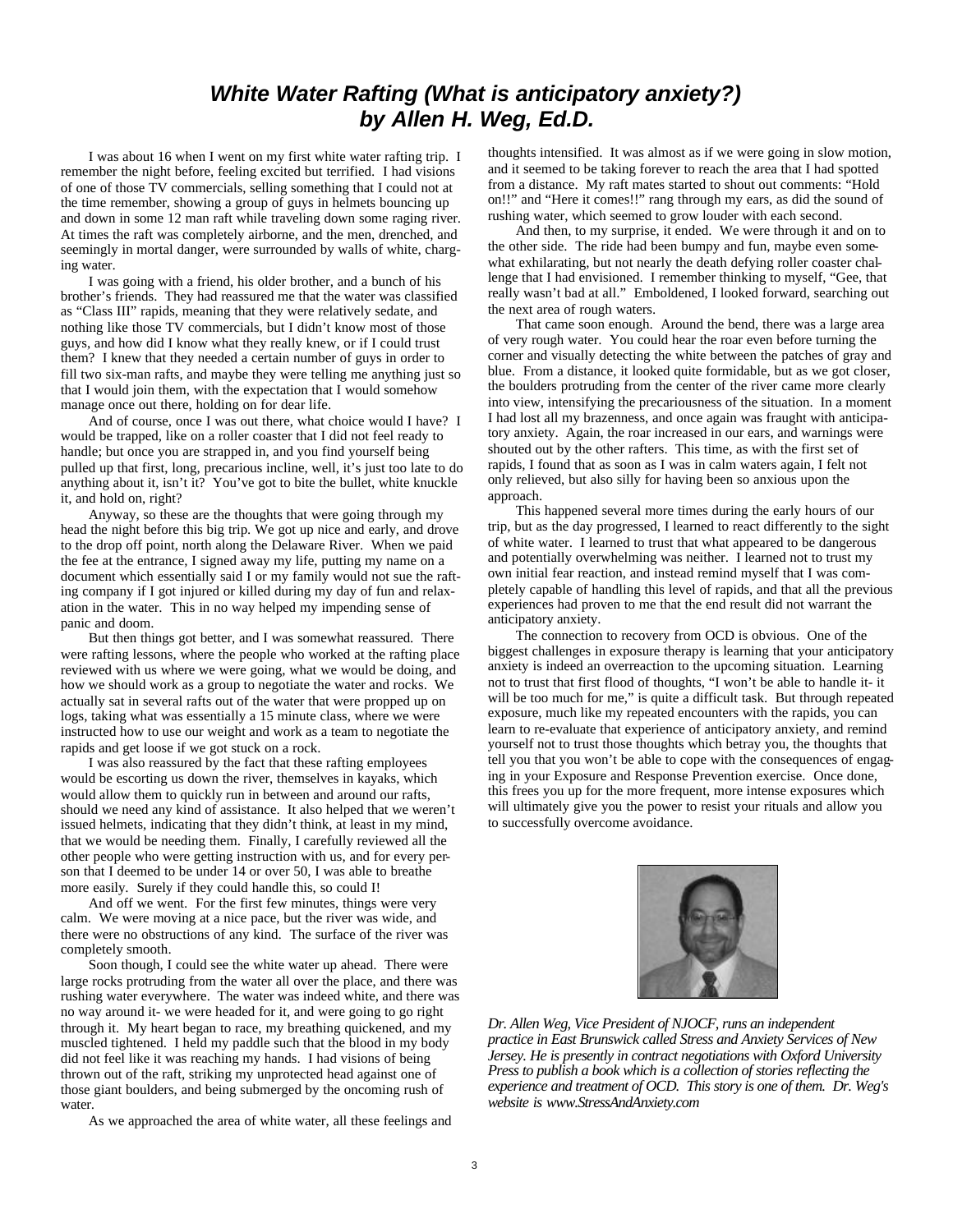# **INFORMATION ON THE NJ OCF & HOW YOU CAN GET INVOLVED**

Below are some ways that you can continue to support our organization and what we do.

#### **FOR PROFESSIONALS, CONSUMERS AND THEIR FAMILIES:**

\*Tell your friends, family members, and other mental health professionals about us!

\*Join the National OC Foundation (www.ocfoundation.org). The New Jersey Affiliate gets some money from National each year to help keep us going. The amount of financial assistance we receive from them is dependent on the number of NJ residents that belong to the National Foundation.

\*Subscribe to our newsletter. Seven dollars a year- pretty cheap! Or sign-up to receive it via e-mail.

\*Write articles for our newsletter- you may write from a professional, consumer, or family member perspective. Book, movie, or TV reviews, personal experiences, poems, letters to the editor, or informative clinical material, reviews of our meetings and conferences, are all welcome.

\*Advertise in our newsletter- we have a professional directory of business cards in each newsletter. At present, the newsletter goes out to over 1200 individuals and consumers throughout New Jersey. While most advertisers are mental health professionals, we are an equal-opportunity forum for advertisers.

\*Come to our quarterly meetings! The meetings are advertised in our newsletters (which come out approximately 4 weeks before each meeting), as well as on our website and are held at Robert Wood Johnson Hospital in New Brunswick, 7-9 pm on the 2nd Monday evening in the months of March, June, September, and December.

\*Visit our website - www.njocf.org

\*Buy our DVDs – on sale here at the conference. Also, see the listings on our website and newsletter.

\*Help us to get the word out about our meetings and conferences by volunteering to hand-deliver our quarterly newsletters and our NJ OCF brochure once every 3 months to professionals and/or clinics that are in the area where you live and/or work. A personal delivery and a few words directly to a therapist or clinic director about an upcoming meeting or conference helps our information from getting lost in the deluge of mail that most professionals regularly get. Contact Ina at 732-828-0099 (9 a.m. - 9 p.m.).

\*Start a self-help or a professionally run support group. We can help with getting the word out for free and, for self-help groups, to guide you through the process. Contact Ina at (732) 828-0099 (9 a.m. - 9 p.m.).

\*Donate money- contributions are always helpful!

### **FOR PROFESSIONALS:**

\*Newsletter articles- Note that when you write for us, your name, address, telephone number and e-mail address/website will appear at the end of the article. This is an effective and cost-free way for you to let people know who you are, and your interest in this disorder.

\*Speak at one of our quarterly meetings. We tend to have professionals who are very well-versed in the treatment of OCD. We tend to schedule speakers many months, sometimes more than a year, in advance. The presentation is reviewed and put in our newsletter and website. Again, this is good professional exposure at no cost to you.

#### **THERE ARE ALWAYS NEW AND DIFFERENT WAYS THAT YOU CAN HELP. IF YOU HAVE ANY OF YOUR OWN IDEAS, LET US KNOW!!!**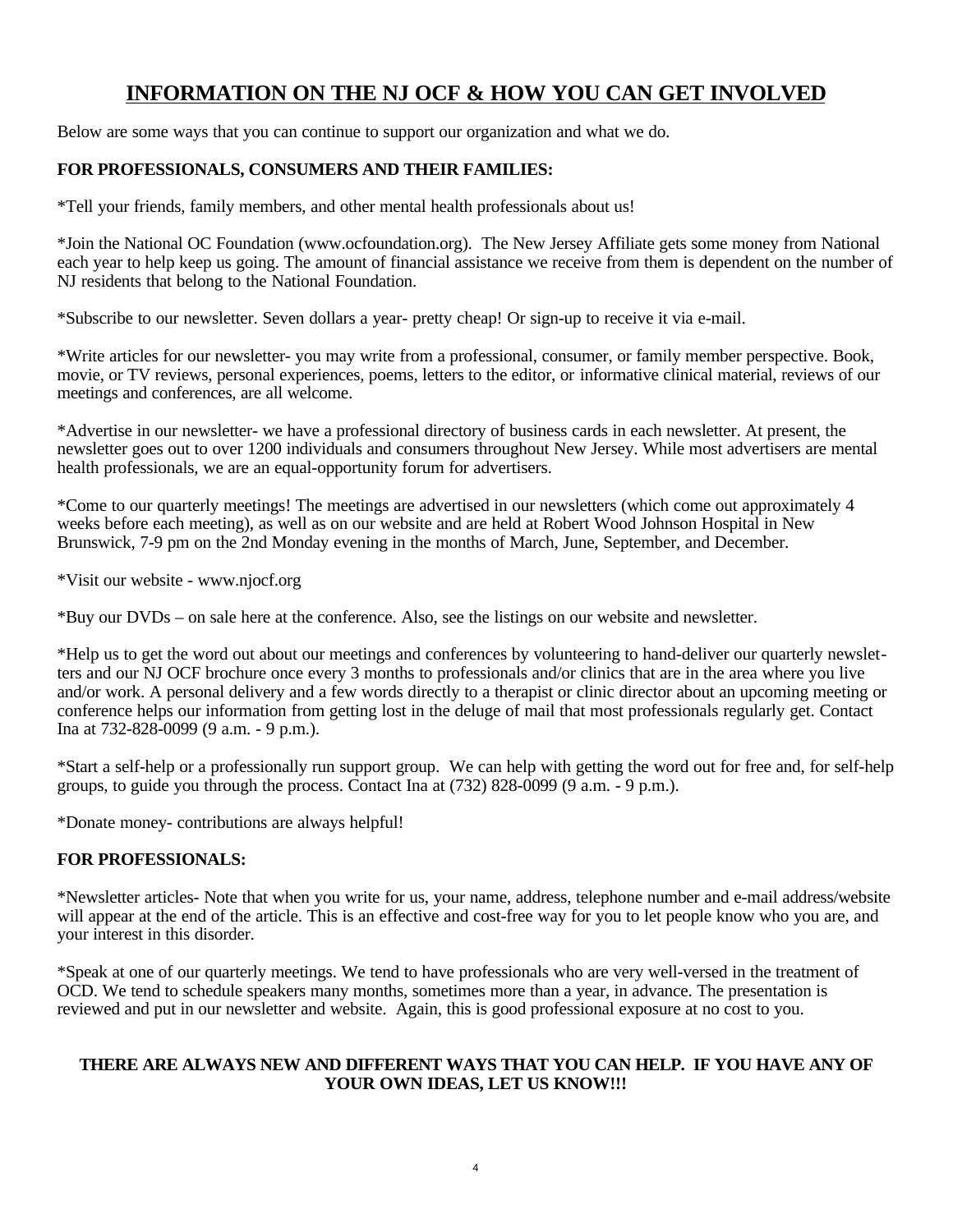# *SAVE THE DATE! FREE! FREE!* **FOR THE 2009 MEETINGS!**

The New Jersey Affiliate of the Obsessive Compulsive Foundation will have its quarterly meetings on the following Monday evenings:

### **March 9, June 8,September 14 and December 8**

Please plan to join us! Our meetings begin at 7:30 p.m. and will be held at Robert Wood Johnson Hospital in New Brunswick, NJ. We hope to see you there!

# **OCD TV SHOW**

The NJ OCF was recently contacted about an **ABC TV** Program that is looking for a family with a grade/middle school age child who is being treated for OCD to be featured in one of their shows (ex. 20/20, Primetime). The contact person is Jessica Haddad, who is one of the Field Publishers who can be reached at (212) 456-1458. The NJ OCF has spoken with Ms. Haddad, and the TV station is interested in making a serious documentary, however, the NJ OCF advises that you proceed with caution, as there is always the risk with any mass media investigation that you or the disorder could be misrepresented or sensationalized. If you are presently involved in working with a mental health professional, the NJ OCF advises that you discuss the idea with him/her before proceeding. Also feel free to contact the NJ OCF with any questions.

# **Do you suffer from Obsessive-Compulsive Disorder?**

If you are on medication but still have symptoms, you may be eligible for a treatment study at Columbia University/NYSPI that would provide medication or cognitive-behavioral therapy at no cost to you (IRB#5188).

If you are not on medication, you may be eligible for a brain scan study that will provide payment for your time and treatment at no cost to you (IRB#5494R).

*For more information, visit www.columbia-ocd.org or call us for a confidential screening at (212) 543-5367.*

# **Presenting At Your Local School**

Whether layperson or professional, if you have an interest in presenting to a faculty meeting at your local school on the topic of OCD in the school environment, please contact Dr. Cindy Haines at 732-390-6694 x5. You will make the contact and arrange for the presentation. We will provide you with a very specific script that you can read from and handouts which you can leave with the school staff. We will give you very specific instructions on what to say and how to share the handouts. The presentation takes less than 10 minutes.

This is being done as a way of fulfilling the National Obsessive Compulsive Foundation's mission of educating the general public about the disorder and encouraging early identification and treatment of OCD in school-age children. Please consider helping us out in this very worthwhile project.

# **Professional Directory (See pages 6 & 7)**

The professionals included in this Directory have expressed an interest in treating individuals with OCD. This Affiliate has not investigated these individuals, nor does it have the facilities to evaluate their competence in treating OCD. This Affiliate does not recommend or endorse the competence or expertise of anyone listed. This Directory of treatment providers is not an endorsement, but merely a source of individuals who have indicated that they treat OCD.

If you are interested in advertising in our Professional Directory, please contact Ina Spero at (732) 828-0099 from 9 a.m. to 9 p.m.

Tamara Bryan, Ph.D. Clinical Psychologist

Individual & Couples Therapy 875 Sixth Avenue, Ste. 1705 917-532-4655 New York, NY 10001

NY Lic. #015230

28 Millburn Avenue, Ste. 4 Springfield, NJ 07081 NJ Lic. #4533

If you are interested in advertising in the Professional Directory, please call (908) 828-0099.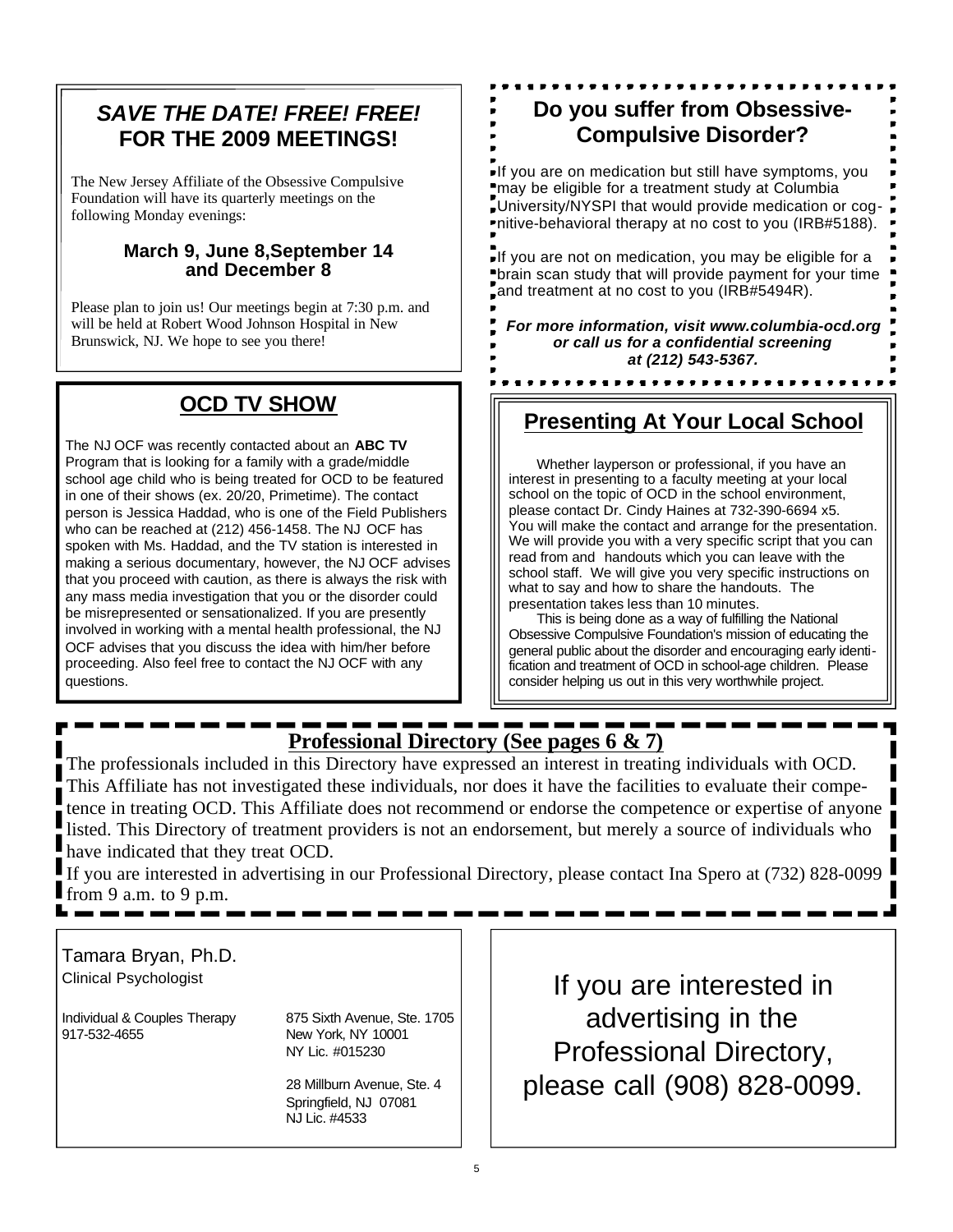# *SAVE THE DATE! FOR THE 10TH ANNUAL NJ OCF CONFERENCE!*

**"Body Dysmorphic Disorder, Hypochondriasis, and other OCD Spectrum Disorders: Comparing and Contrasting Treatments with OCD"**

*by Dr. Fugen Neziroglu*

plus *"Living with OCD" Panel, with those who deal with OCD every day*

## **Date: Sunday, October 25, 2009 at the Doubletree Hotel, Somerset, NJ**

Dr. Neziroglu is the co-director of the Bio-Behavioral Institute in Great Neck, New York.

Check the next newsletter and website for more details on the conference as they become available.

# **PLEASE SIGN UP!!!**

The NJ OCF has the ability to send out occasional e-mail alerts, reminding those interested about upcoming NJ OCF events, such as the quarterly meetings and the conference. In addition, the NJ OCF will send out important information on OCD, and hopes to start sending the newsletter via pdf format as well.

To sign up, please visit the NJ OCF website at www.njocf.org and sign up in the box on the homepage. You will automatically be added to the list. Please note though that the list is private and we do not share it with third parties. Of course you can also unsubscribe anytime. The alerts are a great way to keep up iwth what is going on in NJ regarding OCD and mental health treatment plans.

a bababa da bababa da bababa da bababa da bababa da bababa da bababa da bababa da bababa da bababa da bababa d

# **Therapy Groups for OCD, Panic Disorder, & Social Phobia**

**Short-term, intensive learning, change-focused experiences led by Dr. Allen H. Weg** *Groups for Children as well as Adults*

Monday or Tuesday evenings in East Brunswick Dates to be announced

### *GO TO www.StressAndAnxiety.com for more information*

*Call: 732-390-6694 ext. 1 Or email us your information as instructed on our website*

This is a paid advertisement

# **NJ OCF Newsletter Has a Subscription Fee!**

After careful budget review, the NJ OCF has come to realize that in order to continue the production and mailing of the quarterly newsletter, we are going to need to charge a minimal annual Subscription Fee. This fee will directly cover the printing and mailing of each quarterly newsletter.

**The Subscription Fee for 2009 is \$7.00.**  In order to continue receiving the newsletter, please either bring payment to the next meeting or return the form below with payment by cash, check, or money order to: CNJAOCF, 60 MacAfee Road, Somerset, NJ 08873-2951

**However, if you would like to receive the newsletter by e-mail for FREE, please e-mail Nicole Torella at torellani@aol.com and you will receive a pdf file each time we produce the newsletter!**

We at the NJ OCF appreciate your continued support and interest in OCD.

| Home Phone _______________ E-mail ______________ |  |
|--------------------------------------------------|--|
|                                                  |  |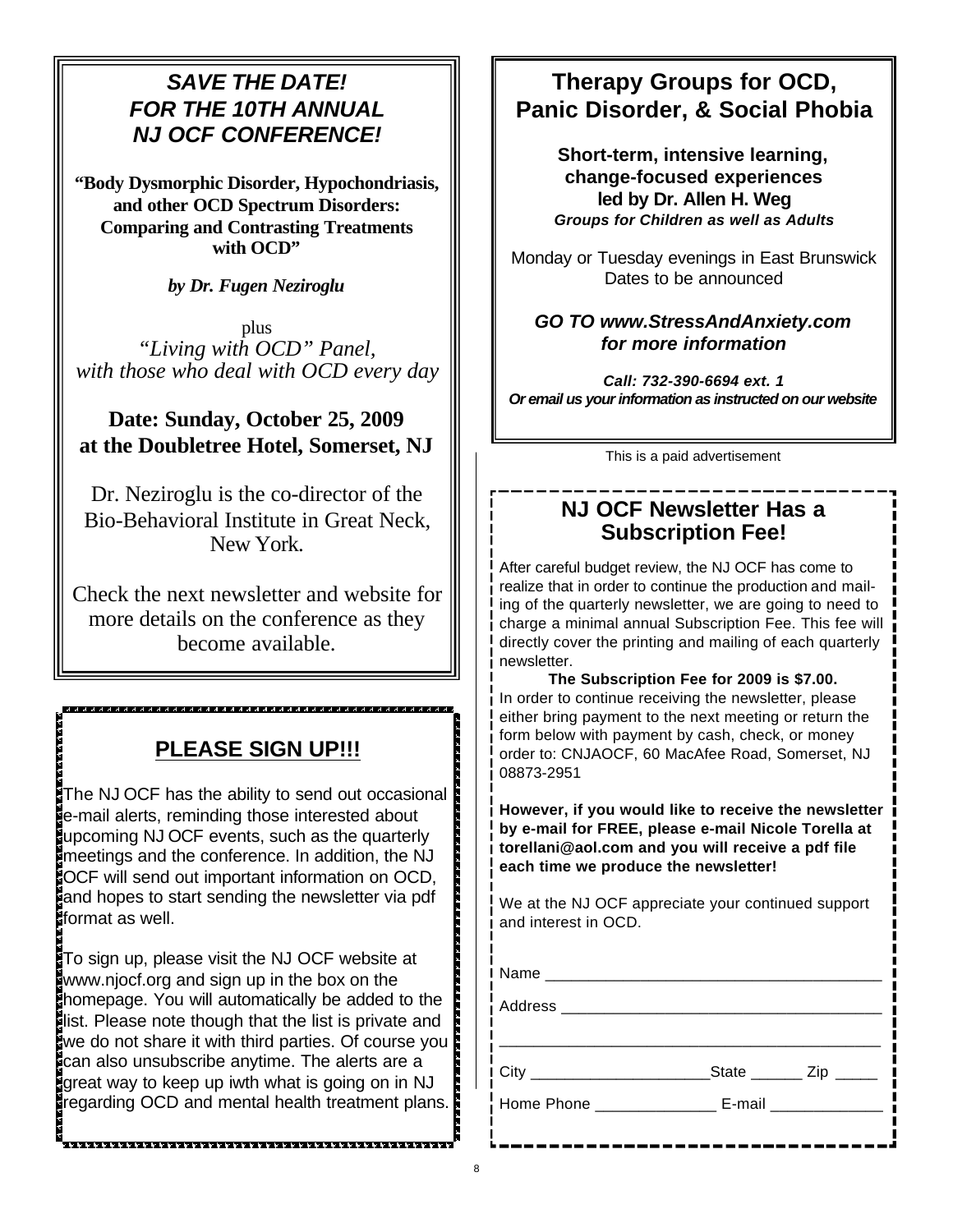# **WANT TO START A SUPPORT GROUP? WE CAN HELP!**

If you look at the back of this Newsletter, you will see that there is only a small handful of support groups for OCD around the state. It is one of the goals of NJ OCF to help create more of these groups. If you are interested in having a group in your area, we can help. Here's how:

1) If you want to have a group, you need to find a place to meet. Local churches, synagogues, libraries, high schools, hospitals, and community mental health centers are good places to find free rooms. If you say you will be working with the NJ Affiliate of the OC Foundation, it might also give you some "clout."

2)Determine the day and time- which may be determined by room space availability- no more than twice a month is needed, and once a month is often a good place to start. An hour and 15 minutes or an hour and a half is usually the length.

3) Contact us. Call Ina Spero at 732-828-0099 (9 a.m. - 9 p.m.). We can put your name and contact number on our website and in our Newsletter. We will announce the formation of your group at our quarterly meetings. Let local mental health professionals and facilities know about the group. Decide if the group is only for adults, only for sufferers, or open to everybody- we recommend the latter- friends, family, and children with OCD.

4) Once you have a few people- 5 is enough to get started, let us know. We will give you some guidelines about how to run the group, provide you with handouts that you can give to members of the group, and answer questions that you may have regarding the mechanics of how to facilitate group discussion.- Don't worry if you've never done anything like this before. We will "hold your hand" in the early phases of the group until you feel more comfortable. WE ARE HERE TO HELP!

5)If you have any questions of a clinical nature regarding running or forming a group, you can phone Dr. Allen Weg at 732- 390-6694.

# *TEENS GROUP IN GLEN RIDGE*

An OCD Support Group is now forming for Teens in Glen Ridge, NJ. Meetings will be held on the first and third Sundays of each month in the evening. For information, please call Julie at (973) 508-8719.

### *NEW TRICHOTILLOMANIA GROUP FORMING IN MERCER CTY/CENTRAL NJ*

Looking for women of all ages to participate in a self-led support group. I recently moved from the Boston area, where I was in a support group for fifteen years. The group was immeasurably helpful to me on many levels, and gave all members the rare and wonderful opportunity to help each other live with this challenging disorder. I can't overestimate the benefits of peer support and the freedom to discuss personal issues with women who share them. Please contact me at mercertrich@yahoo.com.

# *NEW WOMEN'S ONLY GROUP IN JACKSON* **FIND A GROUP FOR YOU!**

A Women's only support group is being held in Jackson, NJ. This group meets on the first Sunday of each month, from 8:00 to 9:30 p.m. at the Debows United Methodist Church at 509 Monmouth Road in Jackson. For more information, please contact Kathy at (732) 644-3291.

# *NEW GROUP IN BRICK TOWNSHIP*

The NJ OCF is pleased to announce that there is a group in Brick Township. The group meets every Friday evening from 8:00 p.m. to 9:30 p.m. at St. Paul's United Methodist Church, 714 Herbertsville Road, Room # 6, Brick, NJ 08724. For more information on the group, call Mary F. at (908) 675-2627. If you live in the area and are looking for some OCD support, be sure to stop by and check it out!

# **PARTICIPANTS WANTED IN PRINCETON**

I would like to put together a support group for parents of children with OCD, one that would meet in the Princeton area. Interested parents should e-mail griffith@princeton.edu.

# *GROUP IN GLEN RIDGE*

A new support group has been formed in Glen Ridge. For more information, call Carol Durso at (908) 350-3440. Meetings are on the first Sunday of each month at 6:00 p.m. at the Glen Ridge Women's Club, 219 Ridgewood Avenue, Glen Ridge, NJ.

## *GROUP IN HOWELL*

A support group is in the process of being formed in Howell. It will be held every Wednesday from 8:15 to 9:45 p.m. at Southard Grange #218, 4860 Hwy 9 South, Howell. For questions, call Ron L. at (848) 702-5044.

# *NEW GROUP IN WARREN COUNTY*

Margaret DeCorso, who was on our "Living with OCD" Panel at our last annual conference, is trying to put together a Children Support Group in Warren County for children and adolescents. For more information, call Margaret at (908) 637- 8806 or email m.decorso1@comcast.net.

# *NEW GROUP FORMING IN ROXBURY*

A new support group is trying to get underway in Roxbury, NJ. It will meet on Tuesday evenings, once a month, from 7:30 to 9:00 p.m. at the Roxbury Public Library in Succasunna. Jenna Yiu is forming the group and can be reached at (201) 323-6204 from 8:00 a.m. to 9:00 p.m.

> **Starting a group? Want it included here? Call Ina at (732) 828-0099 (9 a.m. - 9 p.m.) and let her know the details so it can be added to the newsletter!**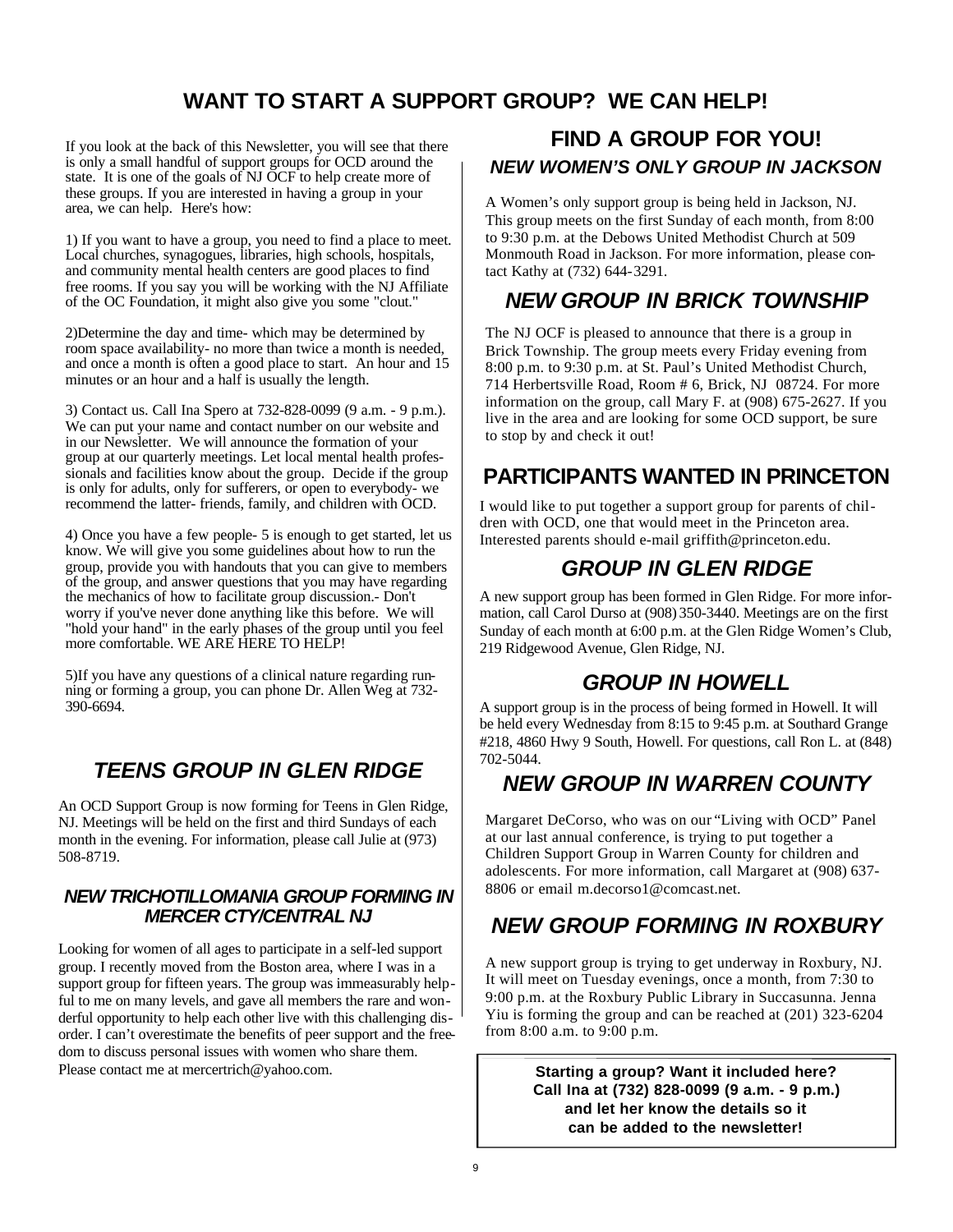# **NJ OCF DVDS NOW AVAILABLE!**

We videotape our annual conferences and the speakers from our quarterly meetings, and provide copies of them to anyone interested. All moneys charged are put back into NJ OCF to help defray the costs of the organization. The following are now available in DVD format. We still have some videotapes available for purchase and they are on sale buy 1, get 1 free! Also note that on our website, www.njocf.org, a full description of each DVD is available.

| NJ OCF - 9th Annual Conference, Parts I and II                                                      | \$25.00 |
|-----------------------------------------------------------------------------------------------------|---------|
| Medications & OCD" Dr. Steven Dyckman                                                               | \$15.00 |
| "Living with OCD Panel: Featuring Mothers of Children with OCD"                                     |         |
| "OCD in the Classroom", Rachel Strohl, Psy.D.                                                       | \$15.00 |
| NJ OCF - 8th Annual Conference, Parts I and II                                                      | \$25.00 |
| "Parenting Children and Adolescents with OCD: A Four Step Approach" Allen H. Weg, Ed.D.             | \$15.00 |
| "NAMI" Mr. Philip Lubitz                                                                            | \$15.00 |
| NJ OCF - 7th Annual Conference, Parts I and II                                                      | \$25.00 |
| "Living with OCD" Panel, Part II - NJ OCF 7th Annual Conference                                     | \$15.00 |
| "Cognitive Behavioral Therapy for OCD & Related Disorders" Dr. Martin Franklin (7th Conference)     | \$15.00 |
| "New and Experimental Pharmacological Treatments for OCD." William Greenberg, MD.                   | \$15.00 |
| "Obsessive Compulsive Disorder, A Survival Guide for Family and Friends." Roy C.                    | \$15.00 |
| NJ OCF - 6th Annual Conference - Parts I and II                                                     | \$25.00 |
| "Living with OCD" Panel, Part II - NJ OCF 6th Annual Conference                                     | \$15.00 |
| "Potholes in the Road to Recovery", Fred Penzel, Ph.D. - Part I - NJ OCF 6th Annual Conference      | \$15.00 |
| "Incorporating Mindfulness Into Treatment of OCD", Jessica Page, Psy.D.                             | \$15.00 |
| "Beyond Exposure and Response Prevention", Milton Spett, Ph.D.                                      | \$15.00 |
| NJ OCF - 5th Annual Conference, Parts I and II                                                      | \$25.00 |
| "Panels of Drs. Grayson, Springer, & Weg" Part II - NJ OCF 5th Annual Conference                    | \$15.00 |
| "Using Scripts to Counter the Voice of OCD" Jonathan Grayson, Ph.D., Part I - 5th Annual Conference | \$15.00 |
| "Improving Outcomes in Treatment for OCD", Deborah Roth Ledley, Ph.D.                               | \$15.00 |
| "Hoarding", Dr. Dena Rabinowitz                                                                     | \$15.00 |
| "Getting Past Go," Dr. Allen H. Weg, Ed.D.                                                          | \$15.00 |
| "Neurobiology of OCD," Dr. Jessice Page                                                             | \$15.00 |
| NJ OCF - 3rd Annual Conference, Parts I and II                                                      | \$25.00 |
| "The Parents Panel of Kids with OCD" Part II - NJ OCF 3rd Annual Conference                         | \$15.00 |
| "Freeing Your Child from OCD", Dr. Tamar Chansky, Part I - NJ OCF 3rd Annual Conference             |         |
| "You, Me, and OCD: Improving Couple Relationships.", Harriet Raynes Thaler, MSW, ACSW               |         |
| "Medications" Dr. William Hayes                                                                     |         |
| "OCD", Dr. William Gordon                                                                           | \$15.00 |
| "Medications and OCD", Dr. Rita Newman                                                              | \$15.00 |
| "Panic and OCD", Allen H. Weg, Ed.D.                                                                | \$15.00 |
| NJ OCF- 2nd Annual Conference, Parts I and II (combined discount price)                             | \$25.00 |
| "The OCD Kids Panel", Part II- NJ COF 2nd Annual Conference                                         | \$15.00 |
| "Living With Someone With OCD", Fred Penzel, Ph.D., Part I - NJ OCF 2nd Annual Conference           | \$15.00 |
| "OCD Spectrum Disorders", Nancy Soleymani, Ph.D.                                                    |         |
| "Generalized Anxiety Disorder and OCD", David Raush, Ph.D.                                          | \$15.00 |
| "Flying Towards the Darkness", NJ OCF First Annual Conference: Parts 1 & 2                          |         |
| "Flying Towards the Darkness"- Part 1 only, Allen H. Weg, Ed.D. NJ OCF 1st Annual Conference        |         |
| "Flying Towards the Darkness"- Part 2 only: The OCD Panel, NJ OCF 1st Annual Conference             |         |
| Families and OCD: How to Coexist," Elna Yadin, PhD                                                  |         |
| "Red Flags, Relapse, and Recovery,"Jonathan Grayson, PhD                                            |         |

Add \$4.95 each for S & H:  $@$4.95$  ea Wour Total cost:

**Send check or money order, made out CNJAOCF, and mail to: NJ OCF, 60 MacAfee Rd, Somerset, New Jersey 08873. Be sure to include your Name, Address, Town, State, and Zip Code so the DVDs can be shipped! Questions? Call Ina Spero at 732-828-0099 (9 a.m. - 9 p.m.)**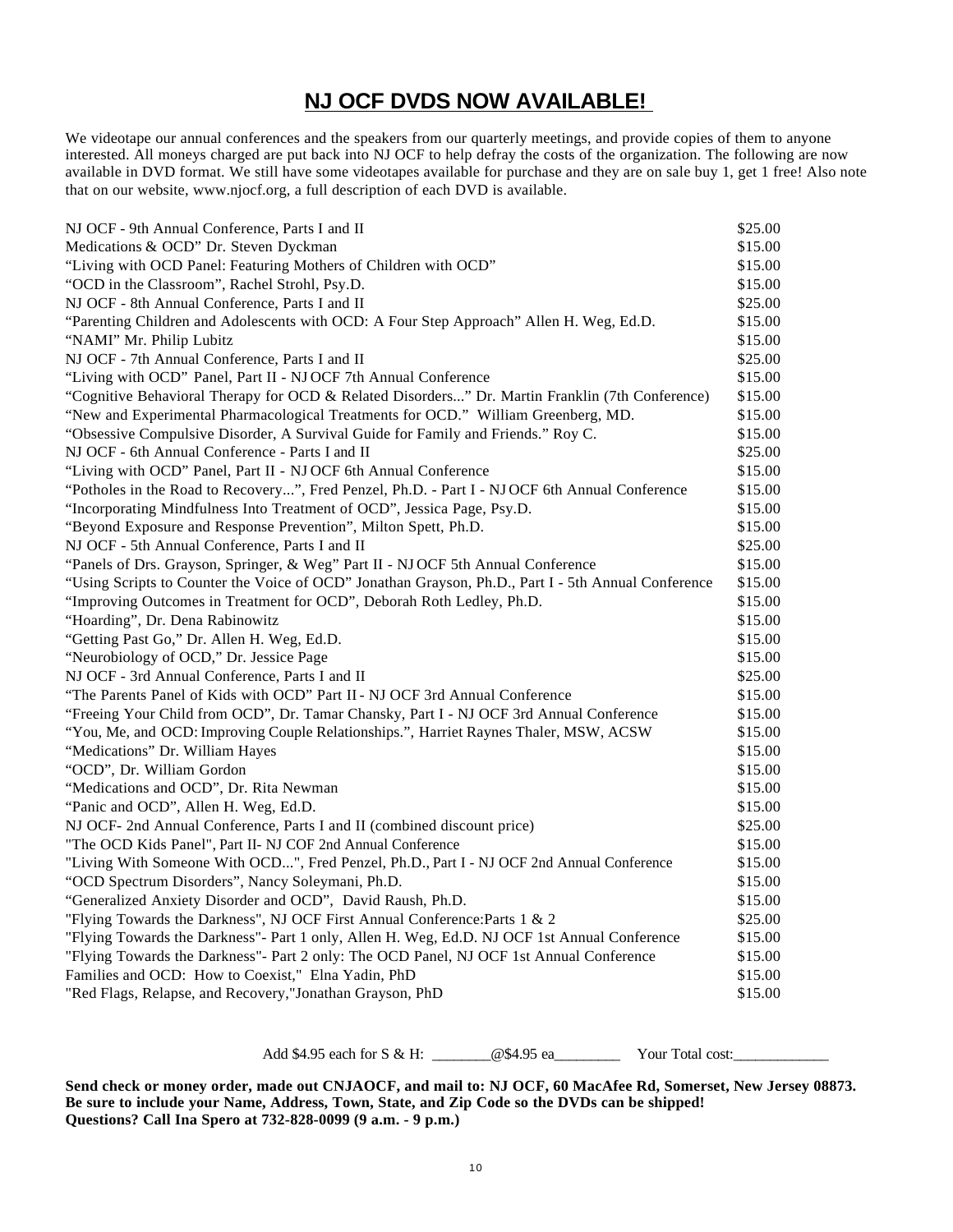# **DIRECTIONS TO OUR MEETING LOCATION!**

Our next quarterly meeting, which will take place on *Monday evening, March 9, at 7:30 p.m*. The location is: **Robert Wood Johnson University Hospital, New Brunswick, NJ, in the Medical Education Building, Room 108A.**

#### **From the New Jersey Turnpike:**

Take Exit #9 (New Brunswick) and proceed on Route 18 North, approximately 2 miles to the exit Route 27 South (Princeton Exit). Follow Route 27 South (Albany Street) to the 4th light (New Brunswick train station on left). Make a right onto Easton Avenue. Proceed one block and make a left at the next light onto Somerset Street. Proceed one block to the first light and make a left onto Little Albany Street. The hospital is on the right side and the NJ Cancer Institute is on the left side. Pass the Emergency Room entrance and the hospital's Parking Deck on your right hand side. (Parking Deck fee: \$1 per hour). To get to the meeting, in Room 108A, follow the directions under Medical Education Builiding.

#### **From Southern New Jersey:**

Take Route 18 North to Route 27 South (Princeton exit). Follow Route 27 South (Albany Street) for 4 lights (New Brunswick train station on left). Make a right onto Easton Avenue. Proceed one block and make a left at the next light onto Somerset Street. Proceed one block to the first light and make a left onto Little Albany Street. The hospital is on the right side and the NJ Cancer Institute is on the left side. Pass the Emergency Room entrance and the hospital's Parking Deck on your right hand side. (Parking Deck fee: \$1 per hour). To get to the meeting, in Room 108A, follow the directions under Medical Education Builiding.

#### **From Route 1 (North or South):**

Take Route 18 North to Route 27 South (Princeton Exit). Follow the Route 27 South (Albany Street) directions above. To get to the meeting, in Room 108A, follow the directions under Medical Education Builiding.

#### **From Route 287:**

Take Exit #10 (formerly Exit #6) "Route 527/Easton Ave./New Brunswick" and continue on Easton Avenue for approximately 6 miles. Make a right onto Somerset Street. The hospital is on the right side and the NJCancer Institute is on the left side. Pass the Emergency Room entrance and the hospital's Parking Deck on your right hand side. To get to the meeting, in Room 108A, follow the directions under Medical Education Builiding.

#### **From the Garden State Parkway:**

Exit Route 1 South. Proceed approximately 9 miles to Route 18 North. Take Route 18 North to Route 27 South (Princeton Exit). Follow Route 27 South (Albany Street) to the 4th light (New Brunswick train station on left). Make a right onto Easton Avenue. Proceed one block and make a left at the next light onto Somerset Street. Proceed one block to the first light and make a left onto Little Albany Street. The hospital is on the right side and the NJ Cancer Institute is on the left side. Pass the Emergency Room entrance and the hospital's Parking Deck on your right hand side. To get to the meeting, in Room 108A, follow the directions under Medical Education Builiding.

#### **Medical Education Building (MEB):**

Take the hospital's parking deck elevator to the first floor and upon exiting make a right. Walk across the Arline & Henry Schwartzman Courtyard to the double glass doors; the sign above will read "Medical Education Building". For Room #108-A, make an immediate right and the room is on your left-hand side.



#### **Parking is also available by the Clinical Academic Building (CAB)!**

Parking at the CAB is provided by the New Brunswick Parking Authority in the Paterson St. Parking Deck (across from the CAB). To park in this deck you have to access it via Paterson St. From Rt. 287N, make right onto Paterson St. From Rt. 287S, make a left onto Paterson. From the Turnpike, take exit 9 to Rt. 18N, exit at Rt. 27S (towards Princeton), pass the train station and CAB is on left. After it, make sharp left onto Paterson St. Parking deck is on right. For Rt. 1N or S follow directions above from Rt. 18. For Garden State Parkway, follow directions above from Turnpike.